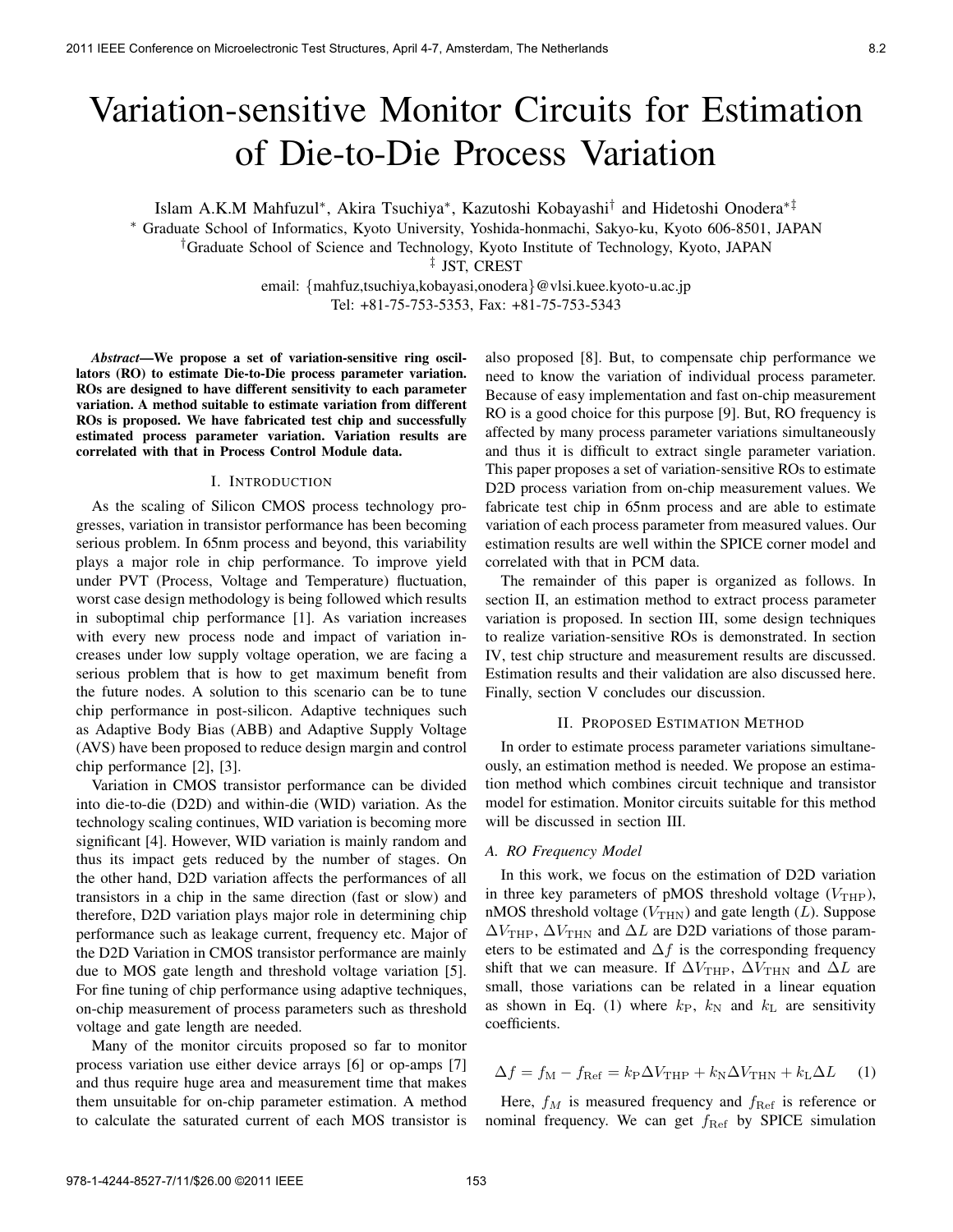using RC extracted netlist from layout. In order to cancel within-die random effect, RO with large number of stages or average value from many ROs should be used. Sensitivity coefficients can be calculated from SPICE simulation. RC extracted netlist should be used because parasitic capacitances affect frequency sensitivity.

# *B. Estimation Procedure*

In Eq. (1), there are three unknown parameters. So, at least three equations are needed to extract variation of these three unknown values. The three equations can be derived from three ROs whose sensitivity vectors form a non-singular matrix and have small condition number. The amount of variation of each process parameter will be calculated by solving Eq. (2).

$$
\vec{V} = \mathbf{S}^{-1}\vec{F} \tag{2}
$$

where

$$
\vec{V} = \begin{pmatrix} \Delta V_{\text{THP}} \\ \Delta V_{\text{THN}} \\ \Delta L \end{pmatrix}, \mathbf{S} = \begin{pmatrix} k_{\text{P1}} & k_{\text{N1}} & k_{\text{L1}} \\ k_{\text{P2}} & k_{\text{N2}} & k_{\text{L2}} \\ k_{\text{P3}} & k_{\text{N3}} & k_{\text{L3}} \end{pmatrix}, \vec{F} = \begin{pmatrix} \Delta f_1 \\ \Delta f_2 \\ \Delta f_3 \\ \Delta f_3 \end{pmatrix}
$$

Here,  $\vec{V}$  is the vector for the variations of  $V_{\text{THP}}$ ,  $V_{\text{THN}}$ and L. S is the sensitivity matrix and  $\vec{F}$  is the vector for the frequency shift from the nominal value.  $(k_{P1}, k_{N1}, k_{L1})$ ,  $(k_{P2}, k_{N2}, k_{L2})$  and  $(k_{P3}, k_{N3}, k_{L3})$  are sensitivity vectors for three ROs. By considering the effects of other parameters and the error in the measurement, the vectors should separate from each other sufficiently.

Solving Eq. (2) may not give us accurate result because of the non-linear nature of RO frequency according to process variation. In order to cope with this non-linear nature, we propose an iterative estimation method shown in Fig. 1. Here, we guess the initial values for each process parameter and simulate the corresponding frequencies for the ROs. Initial values for these parameters can be derived from SPICE model. We then get the measured values from chip and build linear models for each circuit. We get estimated variations by solving Eq. (2). In the next iteration, initial values are updated by adding the estimation results from the previous iteration. This procedure is then iterated until the result convergences (difference between measured value and simulated value is zero). From experiments, we found that this method convergences after 4 iterations in most of the cases.

#### III. ROS FOR ESTIMATION OF PROCESS VARIATION

In this section, we demonstrate some design techniques to realize variation-sensitive ROs. Sensitivities are checked by SPICE simulation. Commercial 65nm process technology is assumed in our simulation. Based on the simulation results, we propose a set of ROs which is best suited for estimation.

# *A. RO Design*

A general guideline to design ROs with enhanced sensitivities is demonstrated in Fig. 2. We can modify the transistors in an inverter or control the passing current while charging



Fig. 1. Proposed estimation procedure of process parameters



Fig. 2. Tunable parameters in a inverter structure



Fig. 3. pMOS rich inverter Fig. 4. nMOS rich inverter

and discharging the output load to get enhanced process sensitivity. We can control the output load also to change the sensitivities. Changing the gate length will affect the sensitivity to gate length variation. However, in order to avoid unnecessary influence from unknown sources, we have used MOS transistors with identical layout. Therefore, we avoided changing gate length in our design. Modifying gate width changes the charging and discharging current flow and thus the sensitivities change. Below are some examples of inverter structures to realize several variation-sensitive ROs.

*1) RO with Parallel MOS:* Increasing pMOS transistor's size in the inverter structure will make the RO frequency more sensitive to nMOS parameters. We can increase gate width of pMOS transistor or we can place multiple pMOS transistors in parallel. In order to maintain regularity, we have designed inverters with parallel pMOS transistors. Fig. 3 shows an inverter where pMOS is 4 times larger than that of the standard cell. Similarly, inverter structure shown in 4 will be more sensitive to pMOS parameters. From simulation results for a pMOS rich inverter cell RO,  $21\%$  increase in  $V_{\text{THN}}$  sensitivity and  $20\%$  decrease in  $V_{\text{THP}}$  sensitivity is calculated compare to that of the standard inverter cell RO.

*2) RO with Pass Gate:* Authors in [9] used ROs with pass gates for estimation of threshold voltage variation since this kind of structure makes RO frequency highly sensitive to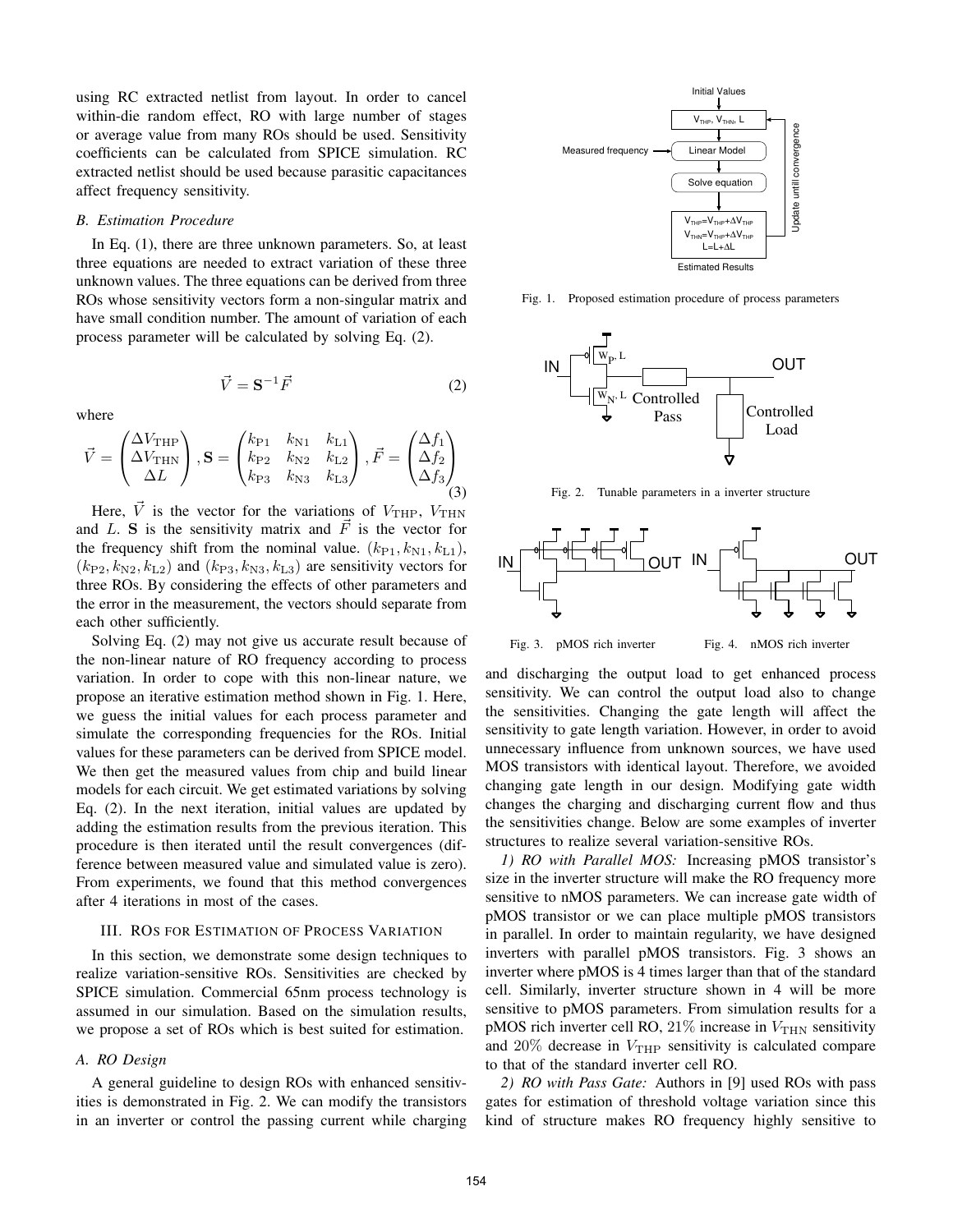



Fig. 6. Inverter with a nMOS pass

Fig. 5. Inverter with a pMOS pass gate





Fig. 7. Inverter with pMOS controlled load

Fig. 8. Inverter with nMOS controlled load

TABLE I SENSITIVITY COEFFICIENTS OF ROS

gate

| RO Type        | Gate Length[nm] | $k_{P}$  | $k_N$    | $k_L$    |
|----------------|-----------------|----------|----------|----------|
| Standard       | 60              | $-0.038$ | $-0.035$ | $-0.026$ |
| pMOS pass gate | 60              | $-0.24$  | 0.052    | $-0.085$ |
| nMOS pass gate | 60              | 0.054    | $-0.34$  | $-0.029$ |
| pMOS rich      | 60              | $-0.031$ | $-0.041$ | $-0.026$ |
| nMOS rich      | 60              | $-0.046$ | $-0.034$ | $-0.027$ |
| pMOS load      | 60              | $-0.020$ | $-0.048$ | $-0.023$ |
| nMOS load      | 60              | $-0.044$ | $-0.022$ | $-0.027$ |
|                |                 |          |          |          |

threshold voltage change. We therefore have used pass gates to increase sensitivity to threshold voltage. Figs. 5 and 6 show inverters with a pMOS and a nMOS pass gates. For a RO with pMOS pass gate,  $V_{\text{THP}}$  sensitivity increases by 5 times than that of a standard cell RO. For a RO with a nMOS pass gate  $V<sub>THN</sub>$  sensitivity increases by 7 times than that of a standard cell RO.

*3) RO with MOS Controlled Load:* Figs. 7 and 8 are ROs with an extra load in the output. Here, the extra load is controlled by MOS pass gate. For Fig. 7, when  $V_{\text{THP}}$ increases, resistance for the pMOS pass gate increases. As a result, the inverter sees smaller load and hence delay decreases. Thus, the effect of  $V_{\text{THP}}$  variation gets reduced. Sizing of the load determines the sensitivity for this structure. For RO in Fig. 7 where the extra load is equivalent to 4 inverter cells, sensitivity to  $V_{\text{THP}}$  decreases by 45% than that of a standard cell RO.

Table I summarizes sensitivity coefficients for these ROs to  $V_{\text{THP}}$ ,  $V_{\text{THN}}$  and  $L$ .

# *B. RO Set for Process Parameter Estimation*

Fig. 9 shows frequency changes for various types of ROs according to  $V_{\text{THP}}$  variation. The question is how to choose the ROs for process parameter estimation. ROs whose sensitivity vectors form large angles between them are most suitable for this. Fig. 10 shows sensitivity vectors for ROs with pass gates and rich inverters along with a standard inverter. From Fig. 10, we observe that ROs with pass gates are suitable for monitoring threshold voltage variation. But, to get gate length variation

TABLE II CONDITION NUMBER OF SENSITIVITY MATRICES FOR DIFFERENT RO **SETS** 

|     |          | RO Set    |           |                         |
|-----|----------|-----------|-----------|-------------------------|
| No. | RO#1     | RO#2      | RO#3      | <b>Condition Number</b> |
|     | Standard | pMOS Pass | nMOS Pass | 34.2                    |
|     | Standard | pMOS rich | nMOS rich | 126.6                   |
|     | Standard | pMOS Load | nMOS Load | 40.0                    |



Fig. 9. Frequency changes for ROs to pMOS threshold voltage change



Fig. 10. Sensitivity vectors of various types of ROs

also we need another RO along with ROs with pass gates to form Eq. (2). A well-conditioned sensitivity matrix is needed so that estimation result will be robust against uncertainties. Table II shows condition numbers of sensitivity matrices for different RO sets. Condition number is a good indicator on how robust estimation result will be against the uncertainties in sensitivity coefficients or in measurement values. In Table II, RO set with ROs with pass gates and a standard cell RO has the smallest condition number. Considering layout complexity and area, the combination of a standard inverter RO and ROs with pass gates are the best choice for process parameter estimation.

#### *C. Validation by Simulation*

We propose a standard inverter RO and ROs with pass gates as monitor circuits for process parameter estimation. We need to check how accurate estimation results will be when some uncertainties are there in measurement or when some effect of parameters other than our interest are involved. In order to show validity, we first show that our monitor circuits can estimate process variation correctly even if some amount of error exists in the measurement. Next, we show that by doing iteration error becomes less.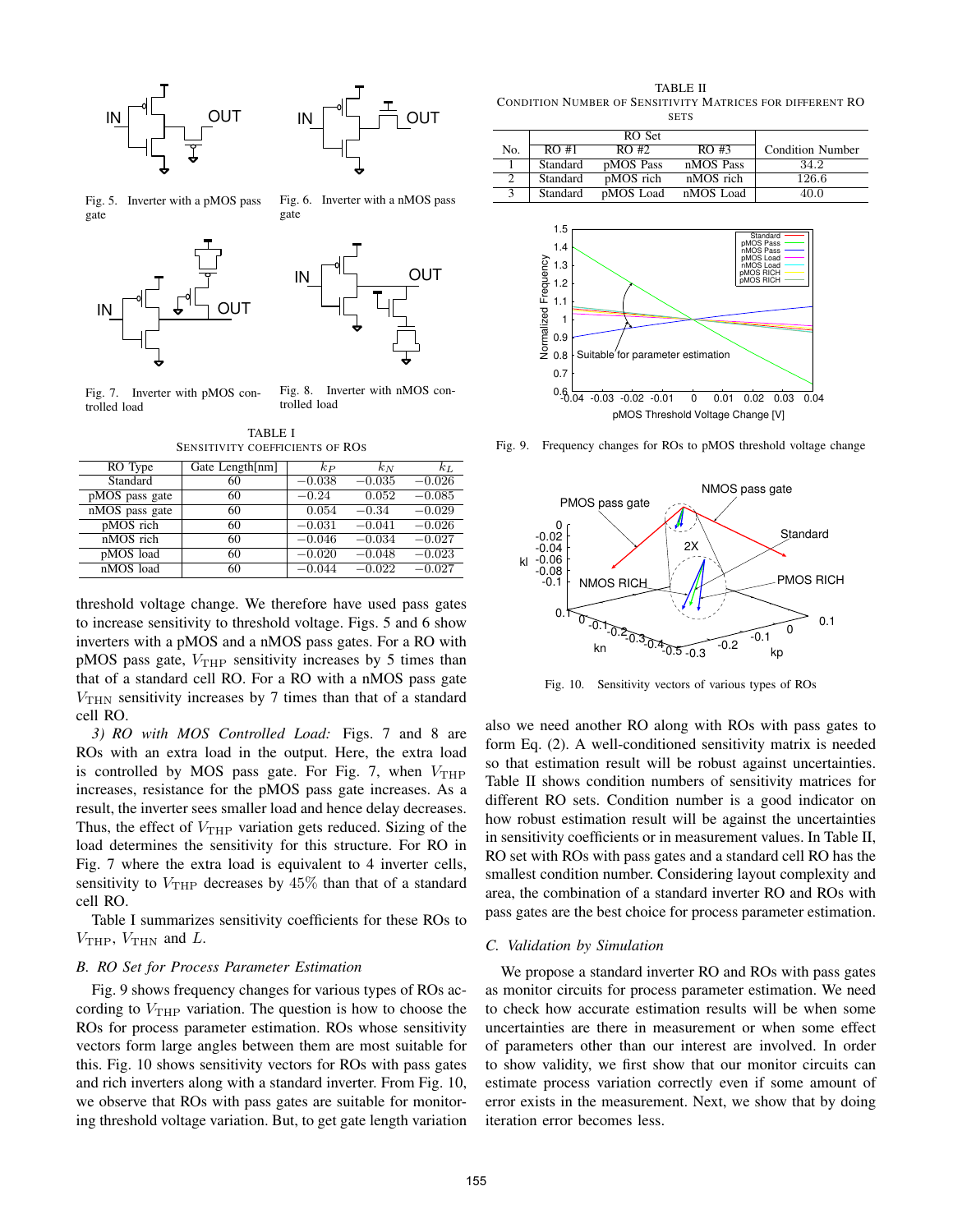

Fig. 11. Experimental results of  $V_{\text{TH}}$  variation estimation

*1) Simulation Setup:* To emulate real chip condition where some amount of variation in process parameters are involved, experiment based on SPICE simulation is conducted. First, some amount of variation in each process parameter is inserted in SPICE model and the corresponding frequencies for our circuits are simulated. Simulated frequencies are then assumed to be the measured values. Next, our proposed monitor circuits are used to estimate the inserted amount of variation for each parameter. Finally, estimated results are compared with the inserted values. Following two scenarios are considered in the experiment.

- 1) Effect of error in RO frequency measurement
- 2) Effect of non-linearity in RO frequency to process variation

For simplicity, we demonstrate experimental results for  $(\pm \sigma, \pm \sigma)$  variation for  $V_{\text{THP}}$  and  $V_{\text{THN}}$  only.

*2) Simulation Results:* Fig. 11 shows the estimation results for our proposed set of ROs. In Fig. 11 X-axis and Y-axis refer to  $V_{\text{THP}}$  and  $V_{\text{THN}}$  variation respectively. " $\bullet$ " points are the inserted variations. In Fig.  $11(a)$  "+" points are estimated variations when no error exists in measurement and " $\times$ " points are estimated results when  $1\%$  error exists in measurement. In Fig. 11(b) "+" and " $\times$ " points are estimated variations after 1 and 2 iterations. In Fig. 11 we see that target variation is achieved with maximum error of 25% when no error exists in the measured value. This error is due to the non-linear nature of RO frequency. The important thing here is in spite of  $1\%$ error in the frequency, estimation results do not move from the original values. Fig. 11(b) shows that after 2 iterations the error improves from 25% to 1%. So, our proposed circuits are able to estimate process variations correctly even if some error exists in the measurement.

#### IV. ESTIMATION RESULT FROM TEST CHIP

We fabricated test chip in 65nm process to check our proposed monitor circuits. In this section, we describe our test structure and estimation results.

#### *A. Chip Design*

We designed the ROs of various types described in Section III. We put 270 sections in the chip in an array of  $15 \times 18$ sections. Each section contains various types of ROs. Therefore, 270 ROs of the same type are integrated in a single die. Fig. 12 shows the layout of our chip. Fig. 13 shows the



Fig. 12. Test chip in 65nm process



Fig. 13. Block diagram of test structure

TABLE III SIMULATION AND MEASUREMENT RESULT OF RO FREQUENCIES

|             | Simulation[at TT] | Measurement | Variation( $\sigma/\mu$ )[%] |      |
|-------------|-------------------|-------------|------------------------------|------|
| RO Type     | [MHz]             | [MHz]       | <b>WID</b>                   | D2D  |
| Standard    | 2583              | 2976        | $1.05 - 1.2$                 | 1.47 |
| pMOS Pass   | 546               | 613         | 3.73-4.72                    | 4.34 |
| nMOS Pass   | 446               | 674         | $4.24 - 5.32$                | 3.26 |
| pMOS Load   | 1558              | 1805        | $1.09 - 1.32$                | 1.27 |
| $nMOS$ Load | 1573              | 1839        | $1.05 - 1.26$                | 1.30 |
| pMOS Rich   | 1731              | 1881        | $0.939 - 1.14$               | 1.30 |
| nMOS Rich   | 1590              | 1879        | $0.919 - 1.13$               | 1.26 |

block diagram of our test structure. On-chip counter is used to capture RO frequency. RO are frequencies are divided by 64 to capture on-chip. Each RO is 13 staged. The purpose of this kind of design is to get both WID and D2D variation. D2D variation is used to estimate D2D process parameter variation and WID variation will be used to determine the number of stages needed for each RO to estimation variation correctly.

### *B. Measurement Result*

Table III shows measured data from our test chip. Measurement value shown in Table III is the average of all frequency measurements from 20 chips. SPICE simulation results of our ROs at TT (Typical-Typical) corner model are also presented. Large difference between simulated and measured values are observed. These differences are caused because of variation in process parameters. The amount of difference varies from RO-structure to RO-structure which suggests that process parameter the variation have different impacts on circuits based on their structure. WID and D2D variations are also shown in Table III. Large variation in frequency for ROs with pass gates are observed because these ROs are highly sensitive to threshold voltage variation.